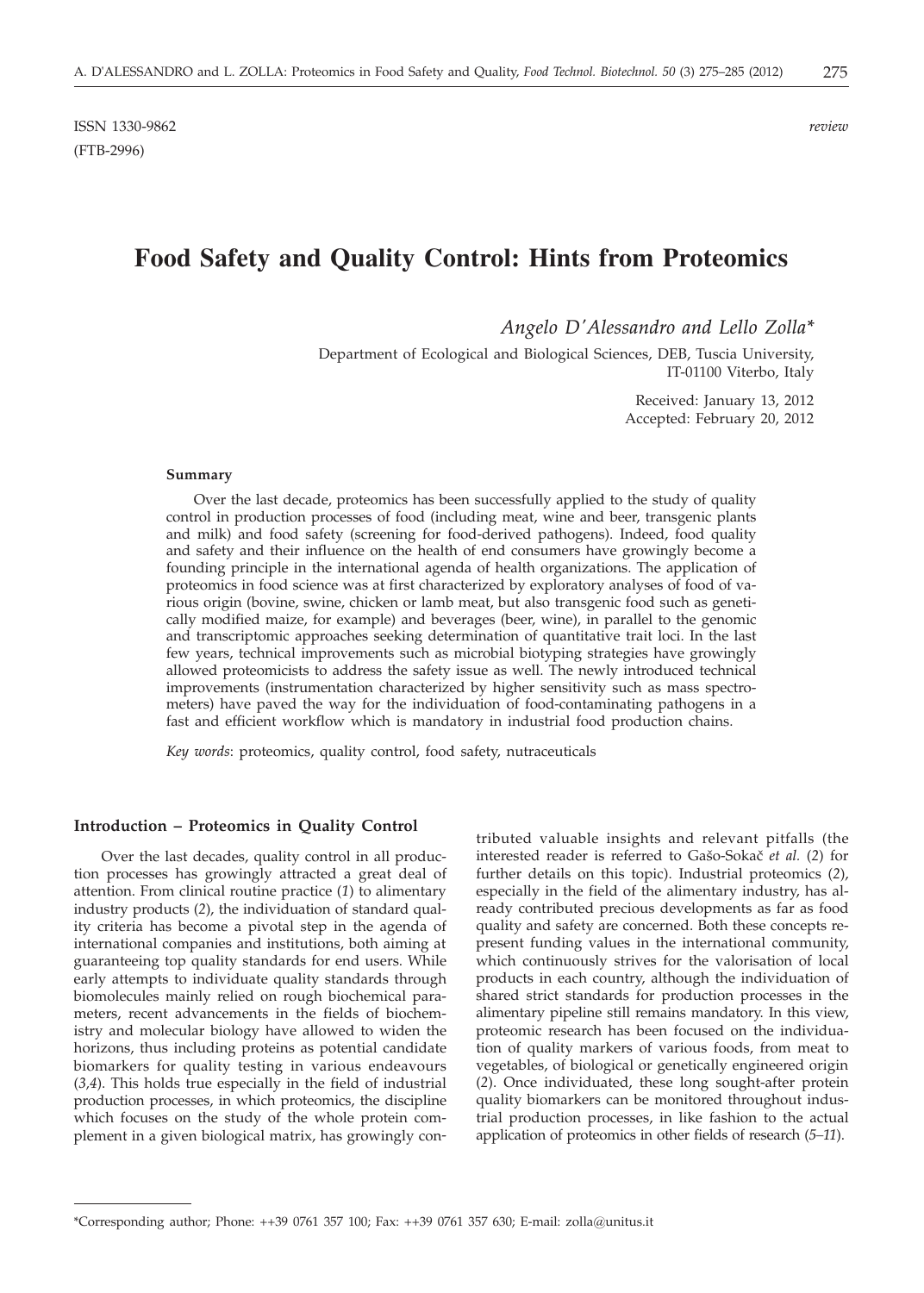The main goal of this review article is to deliver a panoramic overview of how proteomics has slowly helped gaining insights in the field of quality control and safety in the alimentary industry. From meat and egg quality (*12*,*13*) to milk formulas (*14,15*), from dairy to beef cattle selection (*16*), beer or wine production (*17,18*), proteomics is picking up the challenge to become one of the eligible methodologies in quality screening and assessment in the alimentary industry as well. The first step towards the achievement of actual applications of proteomics to quality control processes in the alimentary industry is represented by (*i*) the awareness of what has already been done, and (*ii*) the understanding of the main areas which require further improvements. Throughout this review, we will try to explore several topics and conclude with recently introduced proteomic approaches which will be likely applied to monitor specific steps of the food production chain in the industry.

## **Quality Control in the Alimentary Industry**

Recent analyses of healthcare conditions pinpointed the balance between costs and quality (*19*). As Brezis and Wiist (*19*) debated in a recent review, 'for-profit health- -care industries may increase costs and reduce quality, leading to market failure and contributing to the USA's unflattering position in international comparisons of health-care efficiency'. This trend towards increasing costs at the expense of patients, especially from poorer, sicker or least educated social classes, claims for the need to improve the prevention rather than curing diseases in order to cut costs for medical expenses of the families and institutions in those states where welfare includes a peculiar attention to citizens' health. Because resources are limited, the overuse of costly modalities contributes to expensive health care, which presents a challenge to universal coverage. Again, citing Brezis and Wiist, 'the free market also fosters the proliferation of industries, such as tobacco, food, and chemicals, which externalize costs to maximize profits, seek to unduly influence research by paying experts and universities, and attempt to control the media and regulatory agencies' (*19*). Over the last ten years, one of the main changes in the mainstream culture has posited that food might be pivotal in the natural prevention of a wide number of diseases (*20*). This widespread conviction stems from the scientific evidence that numerous clinical, physiopathological and epidemiological studies have underlined the detrimental or beneficial role of nutritional factors in complex inflammation-related disorders such as allergy, asthma, obesity, type 2 diabetes, cardiovascular disease, rheumatoid arthritis and cancer (*20*). Therefore, physical exercise and food quality have rapidly become a cornerstone in western education seeking to put up a lethal challenge against the above-mentioned diseases and incorrect alimentary habitudes leading to obesity, an actual plague for the new generations especially in the US and Italy (*21*).

In this view, proteomics has just revealed itself as a valuable tool to delve into food quality as well (Table 1).

## *Proteomics for meat safety and quality assessment*

Food safety has become a great concern also in the rapidly evolving field of farm animal proteomics (*22*). Indeed, when it comes to food quality, the last two decades have brought about concerns on meat consumption and its relation to Creutzfeld-Jakob (mad cow) disease, avian flu and, more recently, to swine flu. However, meat safety and quality are not only a priority in the healthcare system agenda, but also for alimentary industries, for which safer and better quality meat might translate into broadening the market and higher incomes. In agricultural sciences as in all other areas of life sciences, the implementation of proteomics and other post-genomic tools is an important step towards more detailed understanding of the complex biological systems that control physiology and pathology of living beings (*23*). Farm animals are raised in large-scale operations, with the aim to obtain animal products for human consumption. Biological traits have been shown to impact yield and quality of these products. Their individuation and positive selection have been pursued by breeders to the specific end of quality improvement. However, most of the data gathered from experiments on *e.g.* swine and cattle are relevant not only for farm animal sciences, but also for adding depth to our understanding of complex biological mechanisms of health and disease in humans (*23*).

While one should expect that meat itself (and thus muscles) could be the eligible target in molecular investigation, actually the main goal of most research laboratories has been to characterize the whole animal, especially as far as it concerns biological fluids (including blood and plasma, but also milk as a food itself) and digestive tract (especially gut and liver (*16*,*23*).

Farm animals include cattle (1.3 billion), swine (1 billion), poultry and small ruminants like sheep and goat. In recent years, also fish and prawn have been increasingly produced under farming conditions, and as such widened the concept of livestock and farm animal production (*23*).

As farm animals represent the most important source of proteins in western countries, the study of the protein fraction in meat has demanded increased attention. In this frame, proteomic studies have been carried on either to determine quality criteria for the improvement of meat or milk quality (*12,24,25*), or to monitor the health conditions of animals in order to improve their welfare (*23, 26*).

Genomics has already contributed precious insights in the determination of genes related to production traits (quantitative trait loci) for meat and milk (*27*). The individuation of these traits has allowed increasing food production, although it created new significant drawbacks including the increased incidence of mastitis in high- -yield milk cows or the excess of back fat accumulation in some pig phenotypes such as Mangalica.

The biology of muscle differentiation and growth, carcass composition, and fat deposition patterns have been characterized in detail at the proteome level (*28, 29*). While intramuscular fat deposition increases the taste and juiciness of meat, the subcutaneous fat deposition was formerly considered a waste in meat production (*28*). On the other hand, consumer complaints against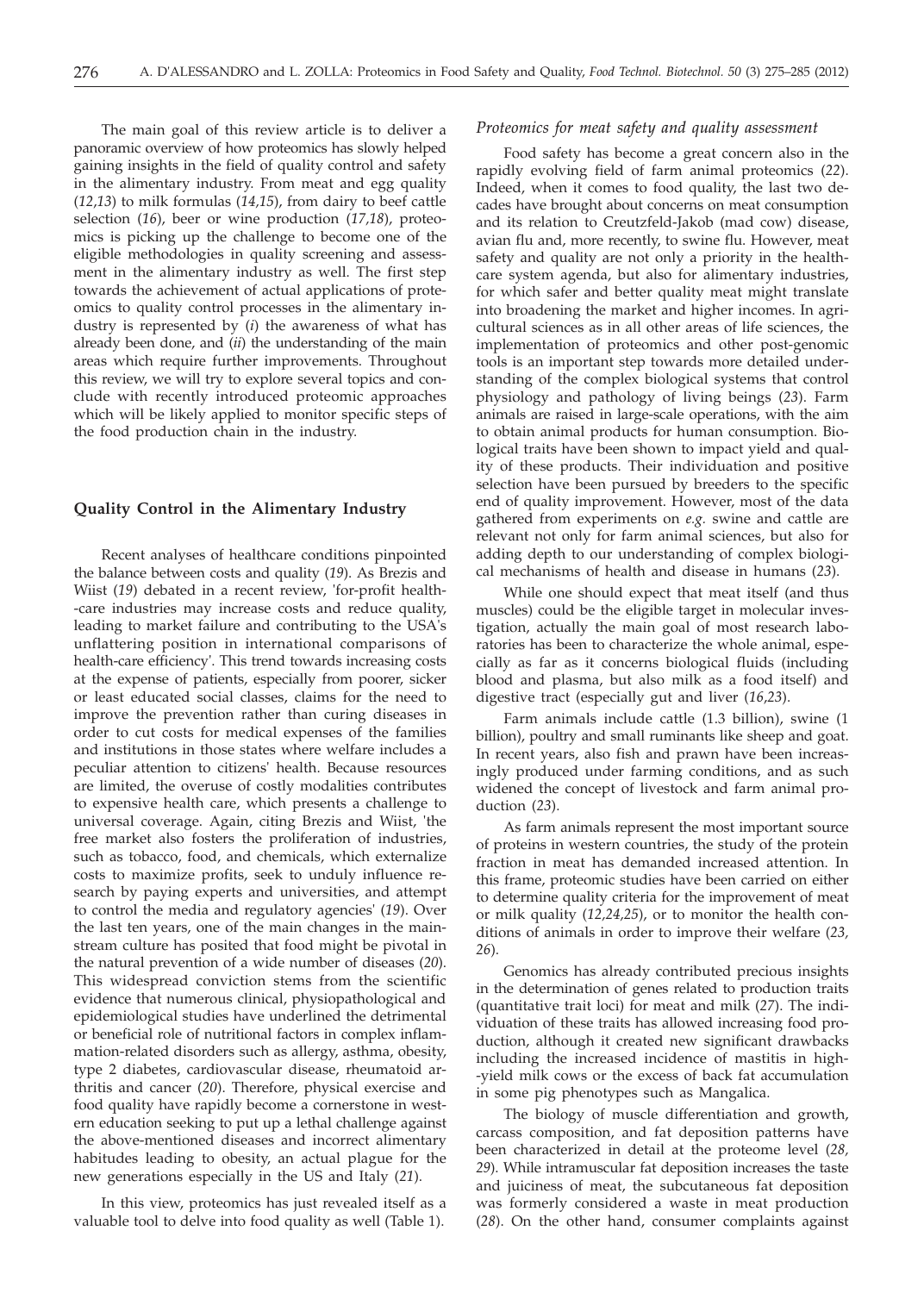|  |  |  |  | Table 1. Food proteomics |  |
|--|--|--|--|--------------------------|--|
|--|--|--|--|--------------------------|--|

| Authors                          | Ref. | Brief description                                                                                                                                                                                                                                                                                                                 |  |  |  |  |
|----------------------------------|------|-----------------------------------------------------------------------------------------------------------------------------------------------------------------------------------------------------------------------------------------------------------------------------------------------------------------------------------|--|--|--|--|
| D'Alessandro<br>and Zolla        | (77) | An overview of basic science studies of proteomics applied to food science.                                                                                                                                                                                                                                                       |  |  |  |  |
| Gašo-Sokač et al.                | (2)  | A comprehensive review of the application of proteomic techniques in the field of food quality and safety,<br>which mainly focuses on the latter aspect.                                                                                                                                                                          |  |  |  |  |
|                                  |      | Meat                                                                                                                                                                                                                                                                                                                              |  |  |  |  |
| Bendixen et al.                  | (22) | Farm animal proteomics: a review introducing a whole thematic issue devoted to the advancements in<br>the field.                                                                                                                                                                                                                  |  |  |  |  |
| Bjarnadóttir et al.              | (32) | The effects of low voltage electrical stimulations of bovine longissimus dorsi investigated through proteomics.                                                                                                                                                                                                                   |  |  |  |  |
| Mora et al.                      | (50) | Small peptides released from muscle glycolytic enzymes during dry-cured ham processing are exploited<br>to determine the quality of seasoning.                                                                                                                                                                                    |  |  |  |  |
| Sentandreu and<br>Sentandreu     | (52) | Peptide biomarkers are exploited to determine meat authenticity in meat mixtures.                                                                                                                                                                                                                                                 |  |  |  |  |
| D'Alessandro et al. (31)         |      | An integrated proteomic, metabolomic and interactomic investigation which relates the results of omic<br>approaches to standard meat quality indicators (WHC, pH, Minolta values). Breed-specific growing<br>and fat accumulation attitudes in Large White and Casertana are discussed in the light of the integrated<br>results. |  |  |  |  |
| Mora et al.                      |      | (35) Intense degradation of myosin light chain isoforms in Spanish dry-cured ham is reported through<br>proteomics.                                                                                                                                                                                                               |  |  |  |  |
| Lund et al.                      |      | (38) Oxidation of myosin heavy chain promotes meat toughening.                                                                                                                                                                                                                                                                    |  |  |  |  |
| Bjarnadóttir et al.              | (34) | Proteome changes in bovine longissimus thoracis muscle during the first 48 h post mortem evidenced<br>shifts in energy status and myofibrillar stability.                                                                                                                                                                         |  |  |  |  |
| Sentandreu et al.                | (51) | A proteomic approach to assess the presence of chicken meat in meat mixtures.                                                                                                                                                                                                                                                     |  |  |  |  |
| Zhang et al.                     | (33) | A proteomic investigation on fat accumulation in bovine skeletal muscle.                                                                                                                                                                                                                                                          |  |  |  |  |
| Wimmers et al.                   | (28) | A study which correlates proteomic profiles of pig muscles to fat deposition tendency and meat juiciness.                                                                                                                                                                                                                         |  |  |  |  |
| Timperio et al.                  | (16) | Differential proteomic profiles of <i>longissimus dorsi</i> in high fat-deposing Casertana vs. low fat-depositing<br>Large White pigs.                                                                                                                                                                                            |  |  |  |  |
| Huff Lonnergan<br>et al.         |      | (30) Increased levels of glycolytic enzymes end up to exacerbate <i>post-mortem</i> pH and thus influence meat<br>tenderness and flavour.                                                                                                                                                                                         |  |  |  |  |
| Guillemin et al.                 | (42) | Tentative identification of biomarkers of bovine meat tenderness through proteomics. A role is suggested<br>for HSPs.                                                                                                                                                                                                             |  |  |  |  |
| Laville et al.                   |      | (45) HSP27 might be involved in protecting actin from <i>post-mortem</i> proteolysis.                                                                                                                                                                                                                                             |  |  |  |  |
| Morzel et al.                    | (46) | HSP27 might be one of the main biomarker candidates for beef tenderness in the longissimus thoracis<br>muscle of French Blonde d'Aquitaine bulls.                                                                                                                                                                                 |  |  |  |  |
| Kwasiborski et al.               | (48) | Proteomic analyses of pig muscles: influences of rearing environment, feeding regimen and metabolic<br>attitudes (Part 1).                                                                                                                                                                                                        |  |  |  |  |
| Kwasiborski et al.               | (49) | Proteomic analyses of pig muscles: influences of rearing environment, feeding regimen and metabolic<br>attitudes (Part 2).                                                                                                                                                                                                        |  |  |  |  |
| Morzel et al.                    |      | (41) <i>Post-mortem</i> protein oxidation influences meat digestibility (nutritional value).                                                                                                                                                                                                                                      |  |  |  |  |
| Lametsch et al.                  |      | (37) Post-mortem protein changes (especially proteolysis phenomena) influence meat tenderness.                                                                                                                                                                                                                                    |  |  |  |  |
| dixen                            |      | Lametsch and Ben- (29) Proteomic correlation to muscle differentiation and growth, carcass composition in pigs.                                                                                                                                                                                                                   |  |  |  |  |
| Davies et al.                    |      | (40) Post-mortem protein oxidation influences protein susceptibility to proteolytic enzymes and thus meat<br>properties (tenderness).                                                                                                                                                                                             |  |  |  |  |
| Wolff and Dean                   |      | (39) Post-mortem protein oxidation influences protein solubility, hydrophobicity and thus meat properties<br>(tenderness).                                                                                                                                                                                                        |  |  |  |  |
| Milk                             |      |                                                                                                                                                                                                                                                                                                                                   |  |  |  |  |
| D'Alessandro <i>et al.</i> (15)  |      | Comprehensive proteomics and in silico analysis of bovine milk proteins.                                                                                                                                                                                                                                                          |  |  |  |  |
| Arena et al.                     | (63) | Modern proteomic methodologies are described for the characterization of lactosylation protein targets<br>in milk.                                                                                                                                                                                                                |  |  |  |  |
| D'Alessandro <i>et al.</i> (13)  |      | Comprehensive proteomics and in silico analysis of human milk proteins. Comparison to bovine milk<br>proteins in order to individuate further fundamental components for milk formulas.                                                                                                                                           |  |  |  |  |
| D'Amato et al.                   |      | (59) Proteomics of the whey fraction of bovine milk.                                                                                                                                                                                                                                                                              |  |  |  |  |
| Wilson et al.                    | (60) | Proteomic analysis of glycosylation patterns in milk proteins in order to individuate potential allergens.                                                                                                                                                                                                                        |  |  |  |  |
| D'Ambrosio et al.                | (61) | Proteomic analysis of glycosylation patterns in milk proteins in order to individuate potential allergens.                                                                                                                                                                                                                        |  |  |  |  |
| Reinhardt and Lip- (58)<br>polis |      | Proteomics of the MFGM fraction of bovine milk.                                                                                                                                                                                                                                                                                   |  |  |  |  |
| Fong et al.                      | (57) | Proteomics of the MFGM fraction of bovine milk.                                                                                                                                                                                                                                                                                   |  |  |  |  |
| Johnson and Lucey (64)           |      | Milk proteomics in order to improve cheese quality and traceability.                                                                                                                                                                                                                                                              |  |  |  |  |
| Hogarth et al.                   | (62) | Milk proteomics and mastitis.                                                                                                                                                                                                                                                                                                     |  |  |  |  |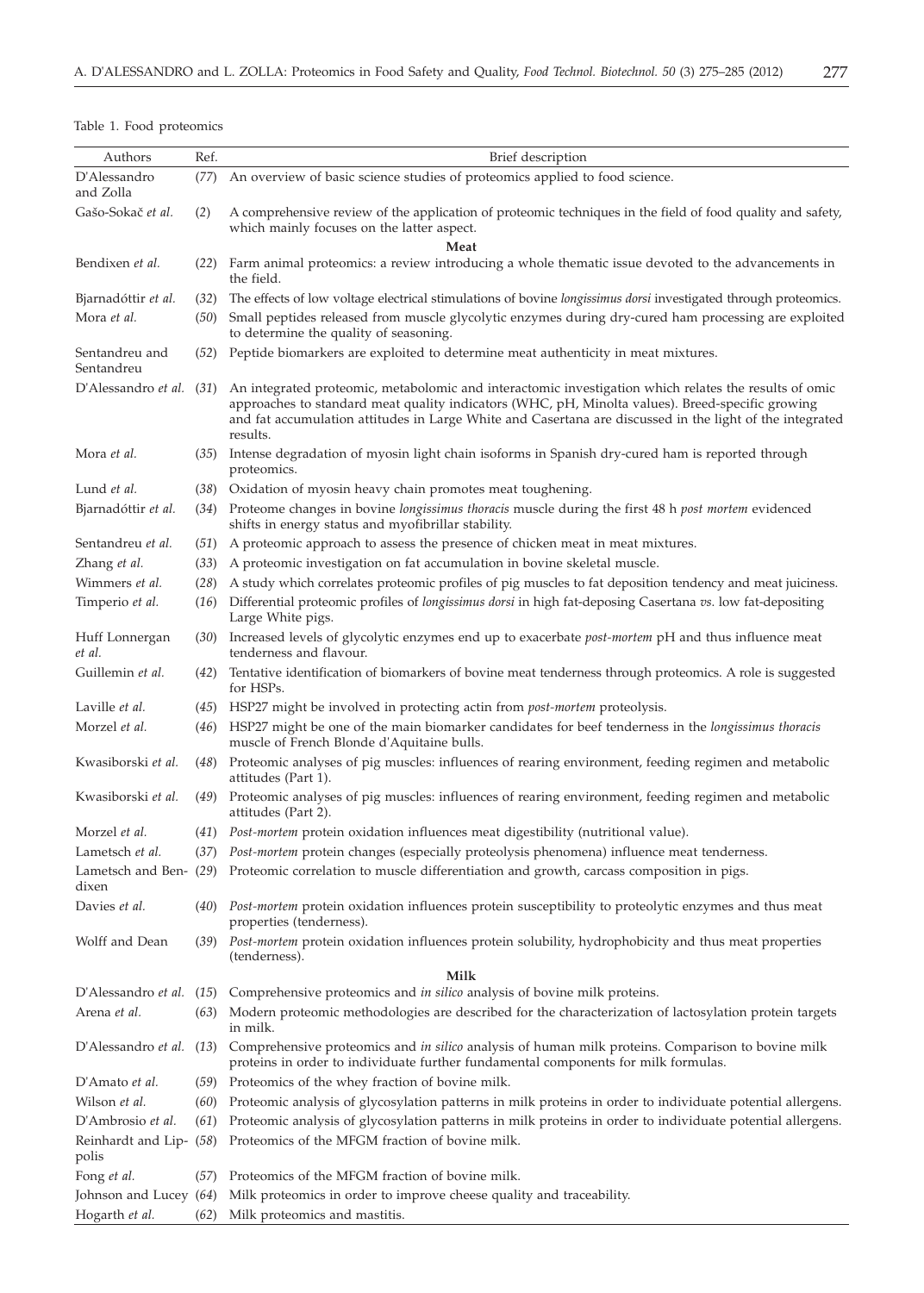| Authors                    | Ref. | Brief description                                                                                                                                                                                                    |  |  |
|----------------------------|------|----------------------------------------------------------------------------------------------------------------------------------------------------------------------------------------------------------------------|--|--|
|                            |      | Wines and beers                                                                                                                                                                                                      |  |  |
| Giribaldi and<br>Giuffrida | (18) | Grapevine proteomics: determination of optimal proteomic biomarkers to improve the knowledge in the<br>field.                                                                                                        |  |  |
| Iimure et al.              | (71) | Proteomic analysis of 11 different beers: association of the protein profiles with beer-specific quality<br>traits, such as foam stability, and with the relevance of the selection of malt for top quality brewing. |  |  |
| Fasoli et al.              | (17) | Beer proteomics through combinatorial peptide ligand libraries for the enrichment of the low-abundance<br>proteome.                                                                                                  |  |  |
| Cilindre et al.            | (70) | Sparkling wine proteins promote foam stability.                                                                                                                                                                      |  |  |
|                            |      | Transgenic food and new technologies in food safety assessment                                                                                                                                                       |  |  |
| Seng et al.                | (80) | MALDI-Biotyper allows for microorganism individuation and identification through comparison with<br>database-annotated proteomic fingerprints.                                                                       |  |  |
| Zolla et al.               | (74) | Differential proteomic analysis of maize transgenic seeds.                                                                                                                                                           |  |  |

the blandness of modern lean meat and the frequent reference to the more strongly flavoured meat that was available years ago have prompted reconsideration of high-fat-depositing typical pig breeds. Comparative proteomic analyses have been conducted for example on *longissimus dorsi* muscles of lean meat pig Large White in comparison with high-fat-depositing typical Casertana pig breed (*16*). As a result, proteomic analyses followed by interactomic *in silico* elaboration evidenced a wide series of metabolic alterations including an increased oxidative metabolism in lean meat of Large White, or an inefficient metabolism relying on glycolysis for energy production in Casertana pigs. On the other hand, increased levels of glycolytic enzymes end up to exacerbate *post-mortem* pH drop, thus resulting in the variation of organoleptic properties of the meat, such as tenderness and flavour (*30*), as it has been further assessed in Casertana and Large White pigs through the integration of results from different omics approaches (proteomics, metabolomics, interactomics) to standard meat quality indicators (such as Minolta values, pH drop, dressing percentage, back fat thickness, water-holding capacity; *31*). Higher levels of glycolytic enzymes and lactate accumulation were related to slow pH drop in Casertana pigs, albeit not to rapid pH lowering in Large White counterparts. On the other hand, the individuation of pyruvate kinase M1 and tropomyosin levels in Large White were related to water-holding capacity and Minolta values at 24 h after slaughter. Bioinformatic analyses strengthened the correlation between over-expression of structural proteins in Large White and more accentuated growth aptitude in this breed. Conversely, enzymes taking part in branching glycolytic reactions, such as glycerol 3-phosphate and creatine kinase M, were related to accentuated lipogenesis and slower albeit prolonged glycolytic rate in Casertana, respectively. Breed- -specific differences at the protein level were not only related to growth performances and fat accumulation tendency *in vivo*, but they also affected *post-mortem* performances through a direct influence on the forcedly anaerobic behaviour of pig muscles after slaughter (*31*).

Meat tenderness is a highly valued consumer trait and thus a definition of multiple processes that influence meat tenderness will provide clues towards improving meat quality and value (Fig. 1). Changes occurring

in the muscle *post mortem* tend to influence tenderness values (*32–47*). In the study by Lametsch *et al.* (*37*), muscle samples were taken at slaughter and 72 h *post mortem* and the changes in the proteome registered by two-dimensional electrophoresis were related to Warner-Bratzler shear force. One hundred and three spots were found to change significantly  $(p<0.01)$  over time, and of these the 27 most pronounced changes were identified. Eleven out of the 27 changes were fragments of actin. Other identified myofibril proteins or fragments included myosin heavy chain, titin, myosin light chain I, myosin light chain II, CapZ, and cofilin. Correlation analysis revealed significant correlations of three of the identified actin fragments and the myosin heavy chain fragment with shear force. Moreover, myosin light chain II and triose phosphate isomerase I were also found to correlate significantly with shear force (*29*).

Besides, oxidation of myosin heavy chain, a predominant protein in the myofibril, is known to promote aggregation and toughening of meat (*32,34*,*38*). On the other hand, degradation of structural proteins, *viz.* desmin, filamin, dystrophin, and talin (all located at the periphery of the Z-line) may disrupt the lateral register and integrity of myofibrils themselves as well as the attachments of the peripheral layer of myofibril to the sarcolemma (*30,32*). Degradation of proteins within the myofibril that are associated with the thick and thin filaments may allow lateral movement or breaks to occur within the sarcomeres of *post-mortem* aged samples. Titin, nebulin, and troponin T, by their ability to directly interact with, or modulate the interaction between, major proteins of the thick and thin filaments and (or) the Z-line, play key roles in muscle cell integrity (*30,32*). Disruption of these proteins, especially titin and nebulin, could initiate further physicochemical and structural changes that result in myofibril fragmentation and loss of muscle cell integrity, and ultimately in tenderization of the muscle.

Alterations of the gel electrophoretic pattern of muscle proteins have been documented, although recent advancements in proteomic technologies have allowed to add further pieces to the puzzle of modifications occurring upon sacrifice of the animal. One of the main changes which have been reported so far is the alteration of the phosphorylation pattern of muscle proteins in a species- -specific way (*16,31*). However, the most promising results will be likely obtained through the introduction of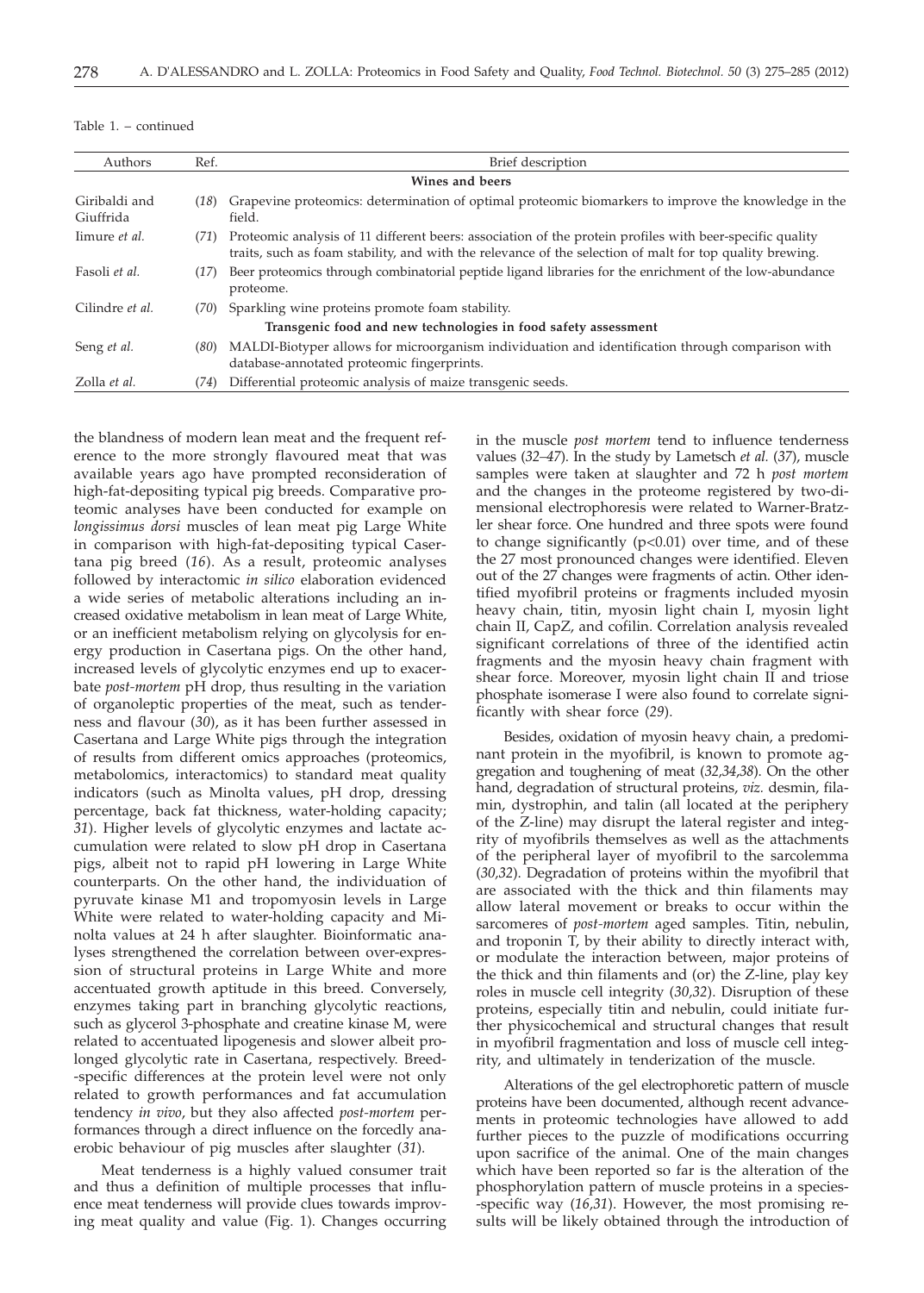

**Fig. 1.** An experimental workflow illustrating how proteomics can be applied to the individuation of protein candidate biomarkers for meat tenderness. Bovine meat samples are collected after sacrificing the animal and tested for meat tenderness through the Warner-Bratzler shear measurement device, in order to test shear force properties of the muscle. These data are thus compared with differential 2-D electrophoretic profiles of protein extracts from muscles showing opposite shear force trends. Candidate protein spot biomarkers are then digested and identified through mass spectrometry and finally statistically tested for significancy in the model. They could be exploited eventually for targeted screening through antibody-based approaches, such as ELISA and Western blot. Finally, they could be adopted for rapid selection of individuals based on the presence/absence of quality-related (tenderness-related, in this case) markers

redox proteomics approaches in the study of meat quality, as protein oxidation appears to contribute significantly to the tenderness of the meat through triggering the formation of both protein fragments and aggregates (*32,38*).

Oxidation of proteins may cause changes in protein hydrophobicity, conformation, and solubility and alter susceptibility of protein substrates to proteolytic enzymes (*36,39,40*). This has been regarded as a major cause for the low digestibility and hence, lesser nutritional value of oxidized proteins (*41*). However, so far early attempts to determine the redox profile of *post-mortem* muscle proteins have been hitherto limited to the individuation of carbonylated proteins through the fluorimetric assays involving 2,4-dinitrophenylhydrazine (DNPH) (*38*). This implies that there is still plenty of room for improvement in the field of redox proteomics applied to meat quality.

Beef tenderness exhibits a high and uncontrolled variability, which is a reason for the consumer's dissatisfaction. Moreover, the beef industry does not have pre-

dictive tools to measure meat tenderness. During the last few years, the impact of muscular characteristics such as collagen, lipids, proteolytic systems and fibres on meat tenderness has been studied (*42–44*).

Therefore, it is small wonder that other research groups have focused their attention on the identification of suitable biomarkers to be adopted as indicators of meat quality and, in particular, of meat tenderness. The observations of Laville *et al.* (*45*) through 2-D electrophoresis (2-DE) on tender *vs.* tough meat from young Charolais bulls resulted in the postulation of a role for apoptosis in the linkage between animal slaughter and meat physicochemical properties. In that study, two extreme groups of *longissimus thoracis* muscle samples from young Charolais bulls, classified according to Warner-Bratzler shear force (WBSF) of meat grilled at 55 °C, were analyzed by 2-DE. As a result, higher quantity of proteins of the inner and outer membrane of mitochondria was found in the tender group, suggesting a more extensive degradation of mitochondria that may be related to the apoptotic process (*45*).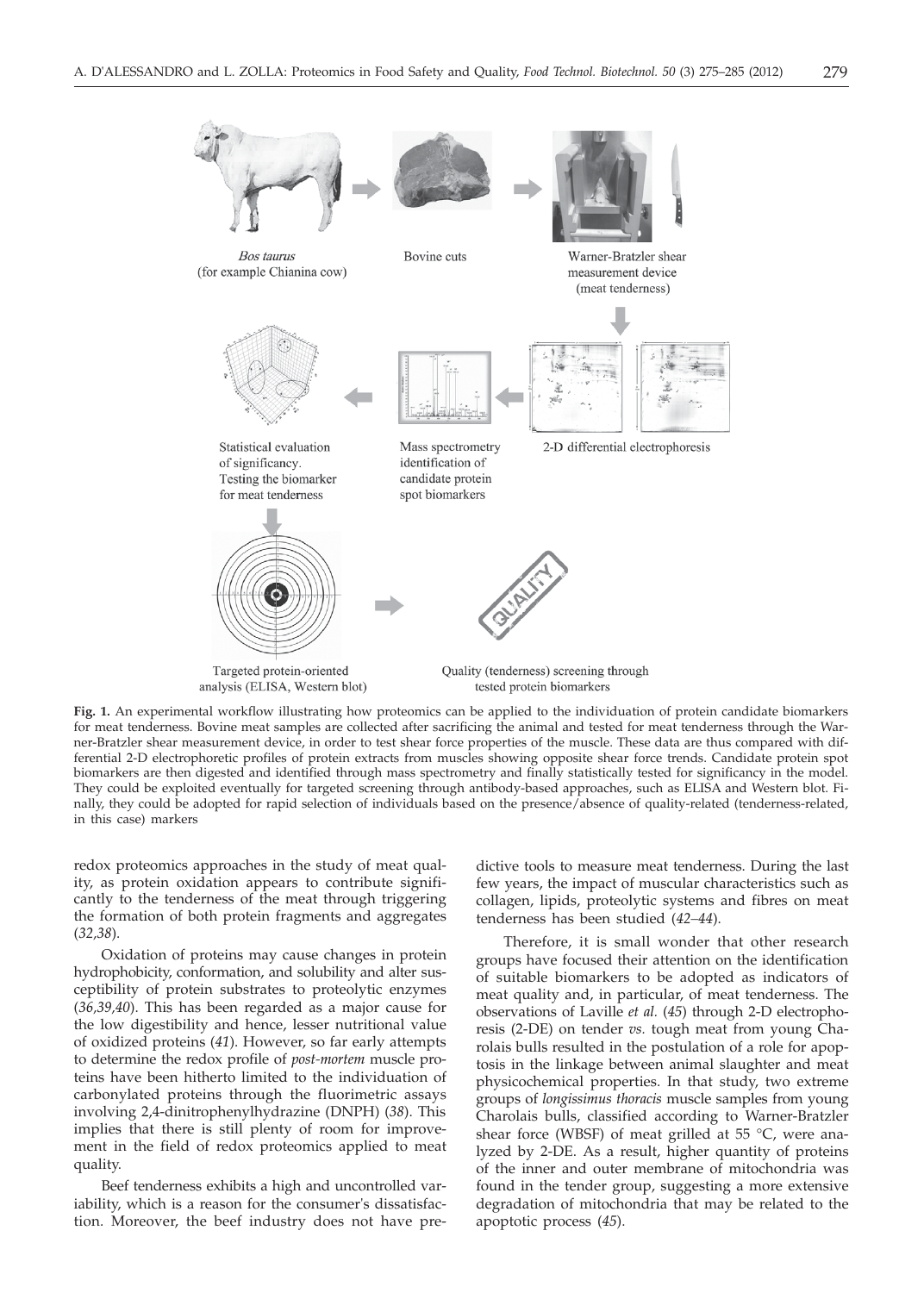Other groups pursue the identification of actual biomarkers related to meat tenderness, like Guillemin *et al.* (*42,43*), who reported the individuation of 24 likely proteins whose quantitation paralleled beef tenderness in relation to muscle and animal type. Analogously, Morzel *et al.* (*46*) pinpointed the small heat shock protein HSP27 as one of the main biomarker candidates for beef tenderness in the *longissimus thoracis* muscle of French Blonde d'Aquitaine bulls. This protein is known to play a role in mitochondrial apoptotic pathway and might be well related to the observations by Laville *et al.* (*45*), or rather be involved in the protection of downstream proteins (structural proteins such as actin; *47*) from protease- or ROS-induced fragmentation, due to its chaperone activity.

Finally, the rearing environment has been shown to play a role in meat proteomic signatures, as outdoor or indoor rearing resulted in dramatically different proteomic patterns in pig meat organoleptic properties, including back fat accumulation (*48,49*).

In the light of this accumulating body of literature on meat quality and proteomics, recent investigations of Toldrà and Sentandreu's group have been performed to exploit proteomics as an actual tool to be readily adoptable in the field of meat quality assessment (*50–52*). Proteomics has been exploited either to monitor small peptides from glycolytic proteins released during processing of dry cured ham (*50*), which could determine qualitative signatures of seasoning progress, or rather to investigate and determine the presence of protein mixes from different animal species in order to discover meat adulteration cases (*51,52*). These examples represent brilliant demonstration of the rapid shift of proteomic knowledge in the field of meat science to actual applications in the quality control processes of the food production chain.

## *Milk and milk formulas: Hints from proteomics*

Milk is one of the richest physiological liquids, whose function has always been tied to the provision of nutrients to offspring.

In recent decades, milk has been growingly suggested to contribute to post-natal development of the newborn, through stimulation of their anatomical growth, maturation of their immune system, completion of their digestive tract, and the establishment of symbiotic microflora. While analytical studies revealed qualitative and quantitative differences in milk composition for major proteins, lipids and carbohydrates from various mammals, comparative genomics and bioinformatic studies suggested a general conservation of milk and mammary genes/ proteins among mammalian species, proposing species- -specific milk variations associated with gene duplication and transcriptional/translational regulative events (*53–55*).

As the protein fraction constitutes perhaps the most biologically relevant component in milk, a long list of proteomic investigations targeting milk proteins have been carried out so far, especially on bovine milk (for further details the interested reader is referred to D'Alessandro *et al.* (*13*,*15*)). This joint effort culminated in the identification and classification of over 573 non-redundant fully annotated and referenced proteins (*15*), although the list is still under expansion, especially as far as other farm animal species are concerned (*56*).

However, bovine milk has the longest history and the broadest commercial interest. Indeed, bovine milk consumption is of extreme importance to humans, as it has been observed that lactase persistency and cattle domestication have almost convergently evolved in most human populations (*57*).

Bovine milk proteins, present at a concentration of 32 g/L, are generally classified as caseins (80 % of the total milk protein content), whey proteins (16 %), peptones/low molecular mass peptides (3 %) and milk fat globule membrane (MFGM) proteins (1 %) (*15*). Similarly to other biological fluids, milk proteome complexity is dramatically exacerbated by the wide dynamic range of concentration of its proteins. In fact, a whole hidden proteome exists in each milk fraction, whose proteins likely exert physiological functions yet unknown. Due to the dramatic heterogeneity of milk protein concentrations, approaches targeting protein fractions have been so far conducted upon preliminary fractionation, which allowed discrimination between MFGM (*58,59*) and whey proteins (*60*).

Qualitative proteomic profiles have also been expanded with the inclusion of post-translational modifications and, in particular, with the analysis of glycosylation (Oand N-glycosylation) and lysine lactosylation differential patterns (*61–63*). Taken together, all these data have helped configuring a detailed scenario from which researchers can derive precious information on milk quality (alterations of these profiles upon mastitis; *64*) and exploit this knowledge background to improve cheese production quality (*65*). Mastitis in dairy cows occurs when leukocytes are released into the mammary gland, usually in response to an invasion of the teat canal by bacteria. There is a long list of mastitis-provoking bacteria, including *Pseudomonas aeruginosa, Staphylococcus aureus, Staphylococcus epidermidis* or *Escherichia coli*.

On the other hand, the individuation of the differential proteomic profiles of human and bovine milk could be exploited to ameliorate milk formulas for infants, thus guaranteeing products of improved quality while excluding the likelihood of insurgence of adverse immune reactions (*13*). In fact, as milk represents the main source of nutrition for infants, the question of an effective human milk substitute becomes mandatory when a formula-fed baby is allergic to cow's milk proteins (*66*). In this case, formulas containing extensively hydrolysed milk proteins should be preferred, but even such a formula may cause allergic reactions in highly sensitive patients. If there is evidence of allergy to cow's milk with IgE-associated symptoms, after 6 months of age, a soybean formula may be recommended only when tolerance to soy protein has been established by clinical challenge. In infants with allergic reactions to cow's milk proteins, even after extensive hydrolyzation, proteomic techniques coupled with immunological methods may make it possible to select other milk products that do not contain the same allergens as ordinary cow's milk. In this paper, evidence will be presented that proteomic evaluation of proteins from different mammalian species may be a suitable method of testing whether proteins from the milk of different mammalian species may be used as a substitute for un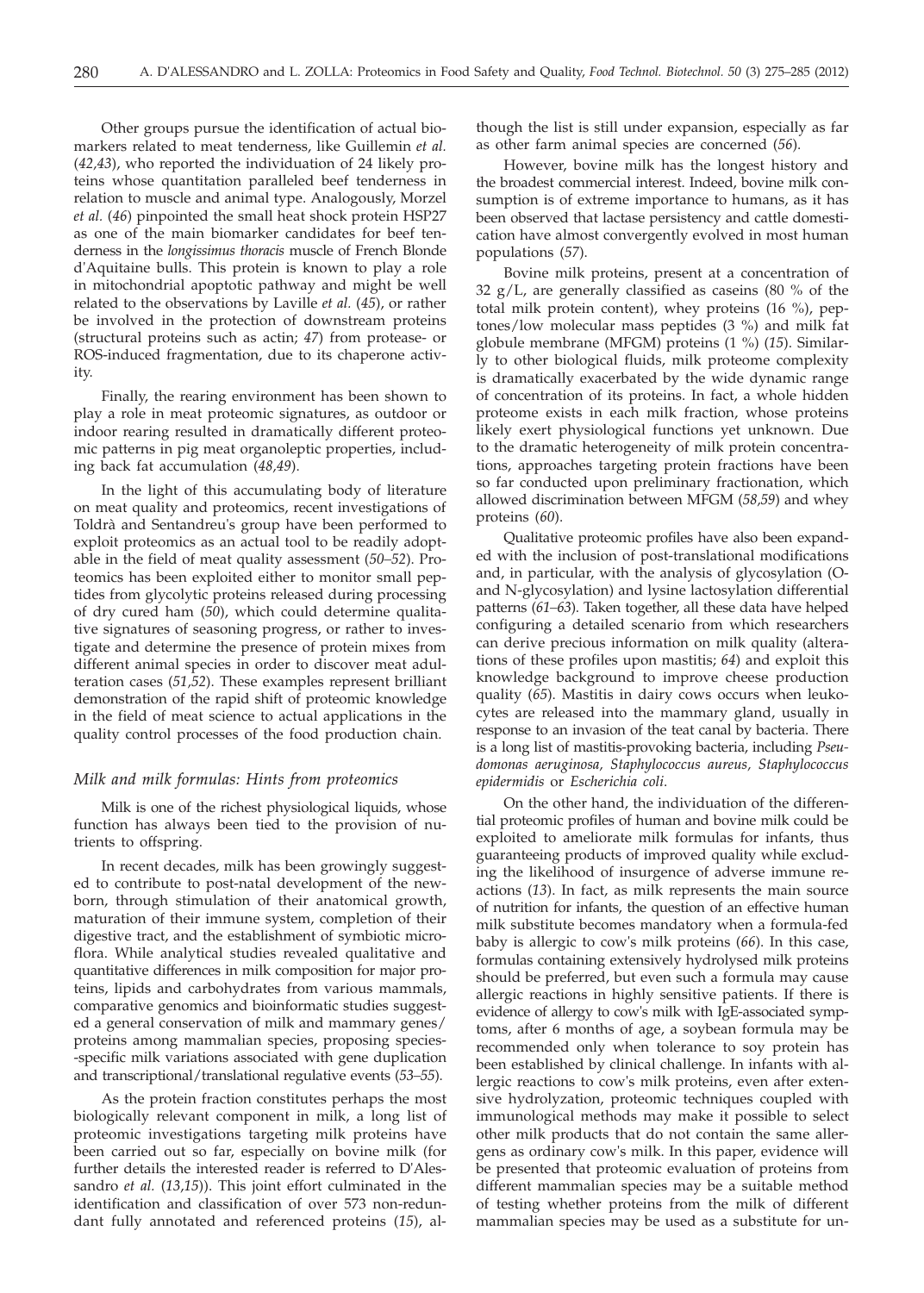treated bovine milk. Proteomic evaluation of milk from different mammalian species may not only be of help when recommending suitable feeding in cases of cow's milk allergy but it also gives new insight into the background of allergic reactions caused by milk proteins (*66*).

#### *Proteins and quality of wines and beers*

Grapevine (*Vitis* ssp.) is at present considered the most important fruit plant throughout the world, both due to its economic importance and to its role as a non- -climacteric model species. The relevance of the studies devoted to the dissection of grapevine biology and biochemistry underlines the great amount of attention that this plant has attracted over the last decade (*18*). During the last decade, unexpected detrimental effects of wine on human health have been reported, in particular in France, where red wine consumption has fuelled a debate about the so-called French paradox. The French paradox stemmed from the observation that French people suffering from coronary heart disease represented but a minority percentage, despite following a diet relatively rich in saturated fats (*67*), albeit rich in (red) wine consumption. As wine might hold both commercial and health benefits (when consumed responsibly), the investigation of the protein fraction has attracted a great deal of interest, both in the developing plant and its components and the end-product, the wine (*68,69*). Some grape berry proteins are relevant for the production quality as they are known to resist fermentation and to cause turbidity in wines. As brilliantly synthesized by Giribaldi and Giuffrida (*18*), a detailed knowledge of the protein content and characteristics of grape berries and juices is important for winemakers, since protein precipitation is a major cause of haze formation in wines, and especially in white wines. The denaturation and subsequent aggregation of proteins can lead to amorphous sediment or flocculation, causing turbidity. A haze or deposit in bottled wine indicates that the product is unstable, has a low commercial value and is therefore unacceptable for sale, and winemakers usually perform some kind of fining, such as bentonite absorption, to avoid this defect. Other than representing a likely production quality-limiting factor, some of the proteins detected in both wine and grape berries, such as chitinase and lipid transfer protein (LTP), are known to be allergenic (*70*). In this respect, a further burden is represented by treatments with fining agents, which have been traditionally used in winemaking despite being also allergenic (*e.g*. albumin or casein). Conversely, proteins could also be considered as important constituents in wines, for example in the sparkling wine industry, because they promote foam formation and stability (*70*).

Proteomics has also been applied for the quality control in production processes of other widespread alcoholic drinks, such as beers (*17,71*). It is easier to understand the relevance of beer when considering that it is the world's oldest and most widely consumed alcoholic beverage and the third most popular drink overall after water and tea. It is produced by brewing and fermentation of starch, mainly derived from cereal grains, typically malted barley. In a recent study, Iimure *et al.* (*71*) performed 2-D gel electrophoretic analyses of 11 different commercial beers and through mass spectrometry iden-

tified 85 out of 199 protein spots. These results allowed them to classify and link proteome profiles to beer-specific quality traits, such as foam stability, and to confirm the relevance of the selection of malt for top quality brewing.

In a second study (*17*), the authors investigated the beer proteome *via* prior capture with combinatorial peptide ligand libraries (ProteoMiner, Bio-Rad, Hercules, CA, USA, as well as a homemade library of reduced polydispersity) at three different pH (4.0, 7.0 and 9.3) values. This preliminary fractionation method allowed the investigators to handle large volumes of beer from which they were able to enrich the protein fraction specifically, equalize protein abundances and thus reveal very low- -abundance protein fractions. *Via* mass spectrometry analysis of the recovered fractions, after elution of the captured populations in 4 % boiling sodium dodecyl sulphate (SDS), Fasoli *et al.* (*17*) were able to categorize such species in 20 different barley protein families and 2 maize proteins, the only ones that had survived the brewing process (the most abundant ones being Z-type serpins and lipid-transfer proteins). Besides, 40 unique gene products from *Saccharomyces cerevisiae*, one Z-type from *S. bayanus* and one from *S. pastorianus* were identified, which are known to be routinely used in the malting process for lager beer. As stressed by the authors themselves, the knowledge of the residual proteome in beer might help brewers in selecting proper proteinaceous components that might enrich beer flavour and texture and thus have evident benefits for the production and quality control processes of beer.

#### *Quality control of transgenic food*

Quality control becomes a fundamental principle in the alimentary industry when it comes to genetically modified organisms. Over recent years, it has become clear that food and feed plants carry an inherent risk of contaminating our food supply (*72*). The current procedures include the investigation of possible unintended effects to assess the safety of food and feeds derived from modern biotechnology. To improve the probability of detecting unintended effects, profiling techniques such as proteomics are currently tested as complementary analytical tools to the existing safety assessment. These tools include electrophoretic techniques along with mass spectrometry-based identification of newly expressed or over- -expressed proteins upon genetic engineering of the plant (*73,74*). In order to understand the importance of these tools in quality control of food from either wild type or recombinant plants, it could be worthwhile to recall the concept of the substantial equivalence, according to which a novel food (for example, genetically modified foods) should be considered the same as and as safe as a conventional food if it demonstrates the same characteristics and composition as the conventional food (*75*). In this view, the comparison of proteomic profiles between wild type and seeds from genetically-modified maize plants have revealed valuable information about the equivalence of these foods. In their 2008 article, Zolla *et al.* (*74*) analyzed the proteomic profiles of one transgenic maize variety (event MON 810) in two subsequent generations (T05 and T06) with their respective isogenic controls (WT05 and WT06). Thus, by comparing the prote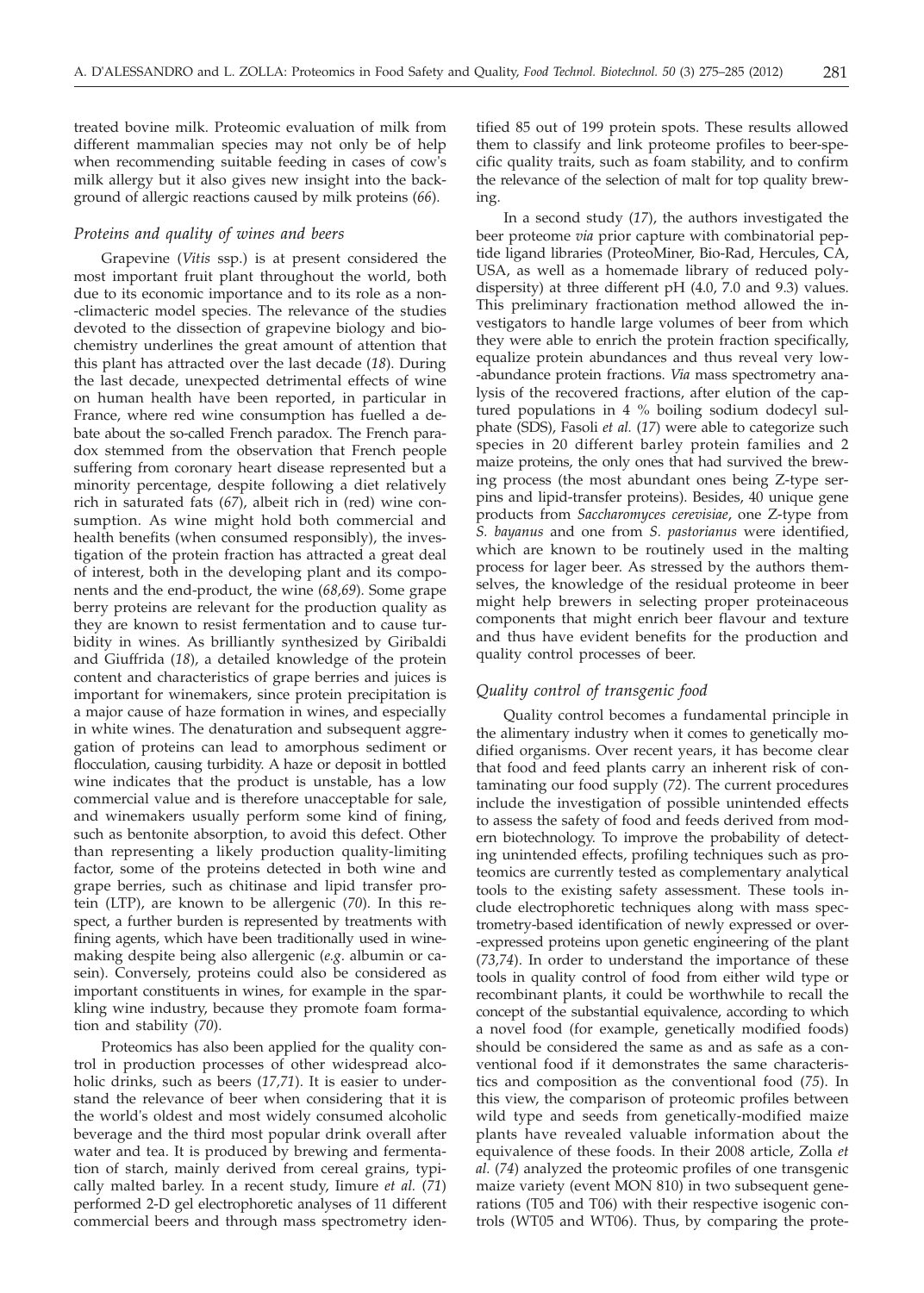omic profiles of WT05 with WT06 the authors were able to determine the environmental effects, while the comparison between WT06 and T06 seeds from plants grown under controlled conditions enabled the investigation of the effects of DNA manipulation. Finally, by comparison of T05 with T06 seed proteomes, the authors were able to trace some similarities and differences between the adaptations of transgenic and isogenic plants and the same strictly controlled growth environment. Approximately 100 total proteins were differentially modulated at the expression level as a consequence of the environmental influence (WT06 *vs.* WT05), whereas 43 proteins were up- or down-regulated in transgenic seeds with respect to their controls (T06 *vs.* WT06), which could be specifically related to the insertion of a single gene into a maize genome by particle bombardment. Transgenic seeds responded differently to the same environment as compared to their respective isogenic controls, as a result of the genome rearrangement derived from gene insertion (*74*).

Proteomic assessment of food safety in the field of transgenic maize has also been complemented by metabonomic approaches (*76*). The metabolic profiles of seeds from the transgenic maize variety 33P67 and of the corresponding traditional variety were also investigated using one- and two-dimensional NMR techniques (*76*). About 40 water-soluble metabolites in the maize seed extracts were identified. The 1H spectra of transgenic and nontransgenic maize seed samples turned out to be conservative, showing the same signals and therefore the same metabolites, allowing one to asses that no significant differences in metabolic profile exist between transgenic maize and traditional variety (*76*).

# **Food Safety: New Proteomic Technologies and Future Perspectives**

For the foreseeable future, the individuation of qualitative and quantitative protein biomarkers might become pivotal also in food testing to determine food safety and authenticity (*77*). As both these concepts are somehow intimately intertwined, proteomics might provide valuable shortcuts to determine, for example, which milk has been used to produce a specific cheese, and thus identify the production origin of an aliment of certified and guaranteed 'controlled origin'. In practice, LC-MS-based methods have been established for example to assess the addition of porcine or bovine gelling agents to porcine, bovine, lamb or chicken meat, which is of clear commercial interest, especially in the light of religious issues on certain meat consumption (*78*).

Analogously, MS-based approaches have been proposed to screen bovine sera to seek for traces of performance-enhancing agents, which are illegally used in cattle (especially in young veals) and other meat-producing species to increase food conversion and lean meat production (*79*).

On the other hand, food safety is not only a matter of determining the origin of a product, but also to evaluate its edibility through biochemical assessment of product purity, both from a chemical and microbiological standpoint. As for the latter, the recent epidemy of mutant *E. coli,* which has involved the north of Germany and almost paralyzed vegetable commerce within Europe at the beginning of June 2011, might represent a warning sign. Nonetheless, big strides in the field of the application of mass spectrometry to microbiology are still defining an ongoing revolution which might spread its benefits to the food safety endeavour as well: the introduction of Bruker Daltonics' MALDI-Biotyper (*80*). This technology allows for rapid and >99 % accurate identification of bacteria and microorganisms (and region-specific sub-strains) cultured from routine clinical samples through the identification of species-specific proteomics profiles (Fig. 2). Its application to the field of food safety might result in something more than a suggestive perspective, contributing to diminishing the likelihood of untoward risks rising from the assumption of unsafe food.



Microorganism-specific fingerprint

**Fig. 2.** The mechanisms which are used by Bruker MALDI-Biotyper for the identification of microorganisms. This innovative technology might be applied not only in the clinical setting, but also for the identification of pathogens which might end up compromising food safety

## **Conclusions**

An extensive range of applications for proteomics in the field of quality control is hereby reported and reviewed. In recent years, quality control has partially shifted towards the assessment of the high-end standardization of production processes in the alimentary industry and, reasonably enough, this represented a first step towards personalized medicine (curing people through nutraceuticals) and personalized drugs (theranostics; *81*).

In all these fields proteomics has already proved its worth and will possibly expand its influence in the upcoming years, with the introduction of new investigative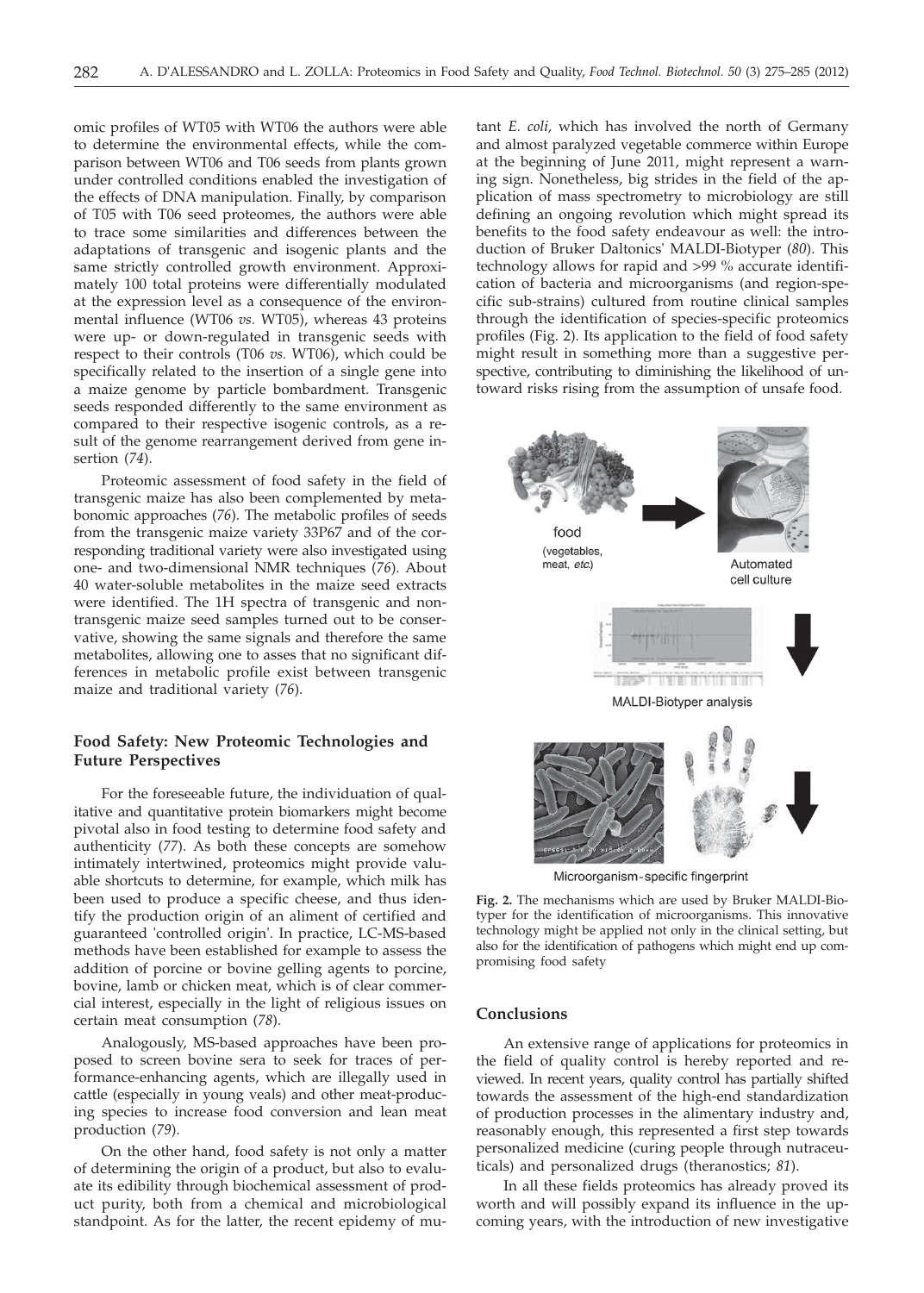technologies, such as the ones enabling the assessment of quantitation, post-translational modification, *post hoc in silico* elaborations and tissue analysis through imaging mass spectrometry (*81*).

In parallel, as food quality and safety represent two key points in the European and international agenda for the foreseeable future, the application of proteomics in these research endeavours will continue to contribute relevant basic science and applied/translational insights.

# *Acknowledgements*

A.D.A. and L.Z. were supported by funds from the 'GENZOOT' research programme, Italian Ministry of Agricultural, Food and Forestry Policies (MIPAF), from the Italian National Blood Centre (Centro Nazionale Sangue – Istituto Superiore di Sanità – Rome, Italy), and from the 'Mediterranean nutrigenomics: From molecular nutrition to evaluation of the products typical of the Mediterranean diet – NUME' funded by the MIPAF.

# **References**

- *1.* A. D'Alessandro, L. Zolla, Proteomics for quality-control processes in transfusion medicine, *Anal. Bioanal. Chem*. *398* (2010) 111–124.
- 2. D. Gašo-Sokač, S. Kovač, Dj. Josić, Application of proteomics in food technology and food biotechnology: Process development, quality control and product safety, *Food Technol. Biotechnol. 48* (2010) 284–295.
- *3.* D.A. Cairns, Statistical issues in quality control of proteomic analyses: Good experimental design and planning, *Proteomics, 11* (2011) 1037–1048.
- *4.* S. Aldred, M.M. Grant, H.R. Griffiths, The use of proteomics for the assessment of clinical samples in research, *Clin. Biochem. 37* (2004) 943–952.
- *5.* G. Liumbruno, A. D'Alessandro, G. Grazzini, L. Zolla, How has proteomics informed transfusion biology so far?, *Crit. Rev. Oncol. Hematol. 76* (2010) 153–172.
- *6.* G. Liumbruno, A. D'Alessandro, G. Grazzini, L. Zolla, Blood- -related proteomics, *J. Proteomics, 73* (2010) 483–507.
- *7.* T. Thiele, L. Steil, U. Völker, A. Greinacher, Proteomics of blood-based therapeutics: A promising tool for quality assurance in transfusion medicine, *BioDrugs, 21* (2007) 179–193.
- *8.* A.M. Timperio, F. Gevi, G. Grazzini, S. Vaglio, L. Zolla, Comparison among plasma-derived clotting factor VIII by using monodimensional gel electrophoresis and mass spectrometry, *Blood Transfusion, 8* (2010) 98–104.
- *9.* J.G. Clifton, F. Huang, S. Kovac, X. Yang, D.C. Hixson, Dj. Josic, Proteomic characterization of plasma-derived clotting factor VIII – von Willebrand factor concentrates, *Electrophoresis, 30* (2009) 3636–3646.
- *10.* A. D'Alessandro, P.G. Righetti, L. Zolla, The red blood cell proteome and interactome: An update, *J. Proteome Res. 9* (2010) 144–163.
- *11.* S. Rinalducci, G.M. D'Amici, B. Blasi, S. Vaglio, G. Grazzini, L. Zolla, Peroxiredoxin-2 as a candidate biomarker to test oxidative stress levels of stored red blood cells under blood bank conditions, *Transfusion, 51* (2011) 1439–1449.
- *12.* L. Murgiano, A. D'Alessandro, M.G. Egidi, A. Crisà, G. Prosperini, A.M. Timperio *et al.*, Proteomics and transcriptomics investigation on *longissimus* muscles in Large White and Casertana pig breeds, *J. Proteome Res. 9* (2010) 6450– 6466.
- *13.* A. D'Alessandro, A. Scaloni, L. Zolla, Human milk proteins: An interactomics and updated functional overview, *J. Proteome Res. 9* (2010) 3339–3373.
- *14.* A. D'Alessandro, P.G. Righetti, E. Fasoli, L. Zolla, The egg white and yolk interactomes as gleaned from extensive proteomic data, *J. Proteomics, 73* (2010) 1028–1042.
- *15.* A. D'Alessandro, L. Zolla, A. Scaloni, The bovine milk proteome: Cherishing, nourishing and fostering molecular complexity. An interactomics and functional overview, *Mol. BioSyst. 7* (2011) 579–597.
- *16.* A.M. Timperio, A. D'Alessandro, L. Pariset, G.M. D'Amici, A. Valentini, L. Zolla, Comparative proteomics and transcriptomics analyses of livers from two different *Bos taurus* breeds: 'Chianina and Holstein Friesian', *J. Proteomics, 73* (2009) 309–322.
- *17.* E. Fasoli, G. Aldini, L. Regazzoni, A.V. Kravchuk, A. Citterio, P.G. Righetti, Les Maîtres de l'Orge: The proteome content of your beer mug, *J. Proteome Res. 9* (2010) 5262– 5269.
- *18.* M. Giribaldi, M.G. Giuffrida, Heard it through the grapevine: Proteomic perspective on grape and wine, *J. Proteomics, 73* (2010) 1647–1655.
- *19.* M. Brezis, W.H. Wiist, Vulnerability of health to market forces, *Med. Care, 49* (2011) 232–239.
- *20.* K. Szarc vel Szic, M.N. Ndlovu, G. Haegeman, W. Vanden Berghe, Nature or nurture: Let food be your epigenetic medicine in chronic inflammatory disorders, *Biochem. Pharmacol. 80* (2010) 1816–1832.
- *21.* G. Fazio, D. Vernuccio, G. Di Gesaro, D. Bacarella, L. D'Angelo, G. Novo, S. Novo, Obesity: A new pathology to pay attention to in young people, *Curr. Pharm. Des. 16* (2010) 463–467.
- *22.* E. Bendixen, M. Danielsen, K. Hollung, E. Gianazza, I. Miller, Farm animal proteomics – A review, *J. Proteomics, 74* (2011) 282–293.
- *23.* E. Bendixen, M. Danielsen, K. Larsen, C. Bendixen, Advances in porcine genomics and proteomics – A toolbox for developing the pig as a model organism for molecular biomedical research, *Brief Funct. Genomics, 9* (2010) 208– 219.
- *24.* B. Picard, C. Berri, L. Lefaucheur, C. Molette, T. Sayd, C. Terlouw, Skeletal muscle proteomics in livestock production, *Brief Funct. Genomics, 9* (2010) 259–278.
- *25.* P.A. Guy, F. Fenaille, Contribution of mass spectrometry to assess quality of milk-based products, *Mass Spectrom. Rev. 25* (2006) 290–326.
- *26.* M. Danielsen, M.C. Codrea, K.L. Ingvartsen, N.C. Friggens, E. Bendixen, C.M. Røntved, Quantitative milk proteomics – Host responses to lipopolysaccharide-mediated inflammation of bovine mammary gland, *Proteomics, 10* (2010) 2240–2249.
- *27.* D.G. Lemay, D.J. Lynn, W.F. Martin, M.C. Neville, T.M. Casey, G. Rincon *et al*., The bovine lactation genome: Insights into the evolution of mammalian milk, *Genome Biol. 10* (2009) R43.
- *28.* K. Wimmers, E. Murani, S. Ponsuksili, Functional genomics and genetical genomics approaches towards elucidating networks of genes affecting meat performance in pigs, *Brief Funct. Genomics, 9* (2010) 251–258.
- *29.* R. Lametsch, E. Bendixen, Proteome analysis applied to meat science: Characterizing *post mortem* changes in porcine muscle, *J. Agric. Food Chem. 49* (2001) 4531–4537.
- *30.* E. Huff Lonergan, W. Zhang, S.M. Lonergan, Biochemistry of *postmortem* muscle – Lessons on mechanisms of meat tenderization, *Meat Sci. 86* (2010) 184–195.
- *31.* A. D'Alessandro, C. Marrocco, V. Zolla, M. D'Andrea, L. Zolla, Meat quality of the *longissimus lumborum* muscle of Casertana and Large White pigs: Metabolomics and proteomics intertwined, *J. Proteomics, 75* (2011) 610–627.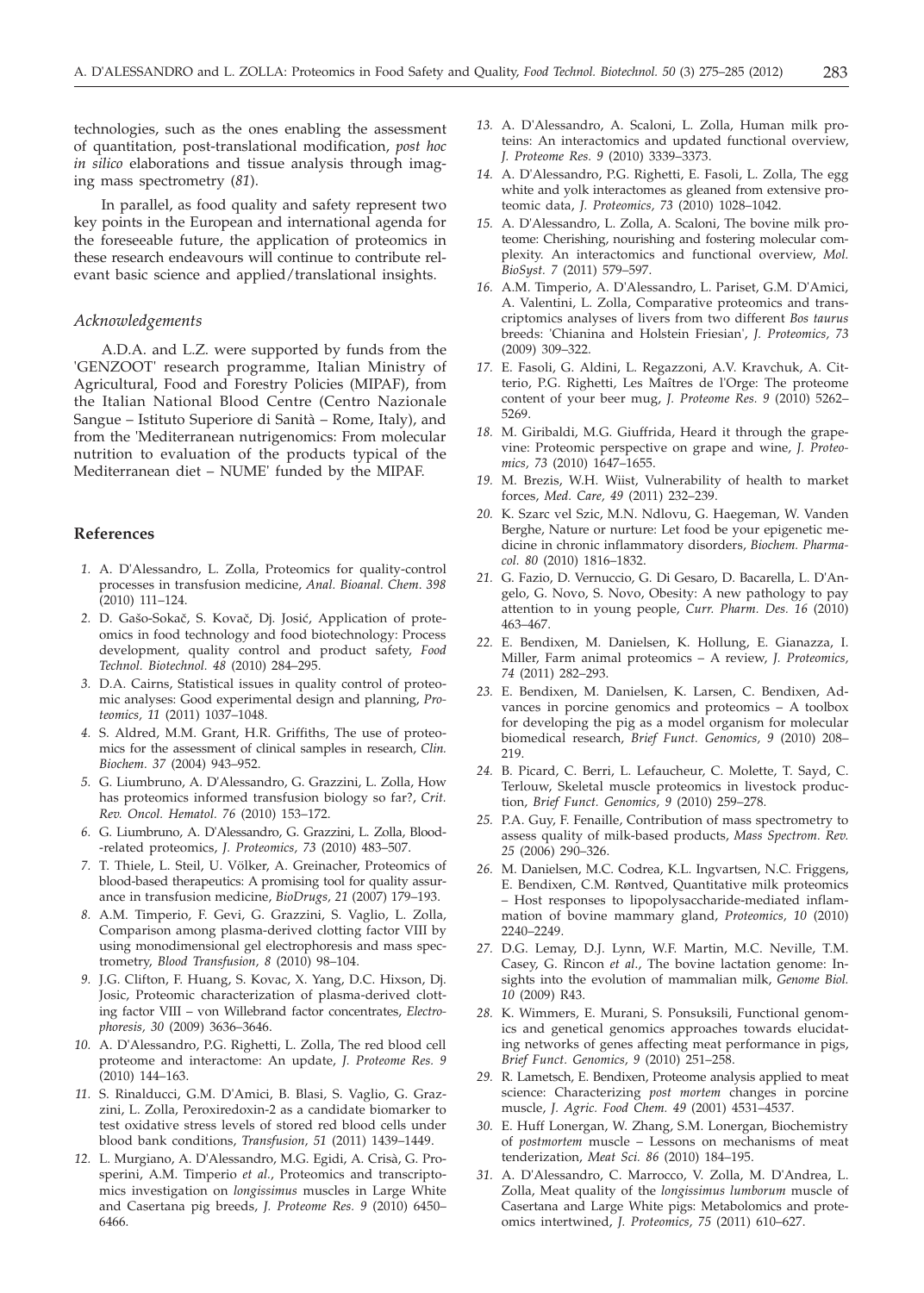- *32.* S.G. Bjarnadóttir, K. Hollung, M. Høy, E. Veiseth-Kent, Proteome changes in the insoluble protein fraction of bovine *Longissimus dorsi* muscle as a result of low-voltage electrical stimulation, *Meat Sci. 89* (2011) 143–149.
- *33.* Q. Zhang, H.G. Lee, J.A. Han, E.B. Kim, S.K. Kang, J. Yin *et al.*, Differentially expressed proteins during fat accumulation in bovine skeletal muscle, *Meat Sci. 86* (2010) 814– 820.
- *34.* S.G. Bjarnadóttir, K. Hollung, E.M. Færgestad, E. Veiseth- -Kent, Proteome changes in bovine *longissimus thoracis* muscle during the first 48 h postmortem: Shifts in energy status and myofibrillar stability, *J. Agric. Food Chem. 58* (2010) 7408–7414.
- *35.* L. Mora, M.A. Sentandreu, F. Toldrá, Intense degradation of myosin light chain isoforms in Spanish dry-cured ham, *J. Agric. Food Chem. 59* (2011) 3884–3892.
- *36.* N. Guillemin, M. Bonnet, C. Jurie, B. Picard, Functional analysis of beef tenderness, *J. Proteomics, 75* (2011) 352–365.
- *37.* R. Lametsch, A. Karlsson, K. Rosenvold, H.J. Andersen, P. Roepstorff, E. Bendixen, Postmortem proteome changes of porcine muscle related to tenderness, *J. Agric. Food Chem. 51* (2003) 6992–6997.
- *38.* M.N. Lund, M. Heinonen, C.P. Baron, M. Estévez, Protein oxidation in muscle foods: A review, *Mol. Nutr. Food Res. 55* (2011) 83–95.
- *39.* S.P. Wolff, R.T. Dean, Fragmentation of proteins by free radicals and its effect on their susceptibility to enzymic hydrolysis, *Biochem. J. 234* (1986) 399–403.
- *40.* K.J.A. Davies, S.W. Lin, R.E. Pacifici, Protein damage and degradation by oxygen radicals: IV. Degradation of denatured protein, *J. Biol. Chem. 262* (1987) 9914–9920.
- *41.* M. Morzel, S. Gatellier, T. Sayd, M. Renerre, E. Laville, Chemical oxidation decreases proteolytic susceptibility of skeletal muscle myofibrillar proteins, *Meat Sci. 73* (2006) 536–543.
- *42.* N. Guillemin, I. Cassar-Malek, J.F. Hocquette, C. Jurie, D. Micol, A. Listrat *et al*., Control of beef tenderness: Identification of biological markers, *INRA Prod. Anim. 22* (2009) 331–344.
- *43.* N. Guillemin, C. Jurie, I. Cassar-Malek, J.F. Hocquette, G. Renand, B. Picard, Variations in the abundance of 24 protein biomarkers of beef tenderness according to muscle and animal type, *Animal, 5* (2011) 885–894.
- *44.* J. Bouley, C. Chambon, B. Picard, Proteome analysis applied to the study of muscle development and sensorial qualities of bovine meat, *Sci. Aliment. 23* (2003) 75–78.
- *45.* E. Laville, T. Sayd, M. Morzel, S. Blinet, C. Chambon, J. Lepetit *et al*., Proteome changes during meat aging in tough and tender beef suggest the importance of apoptosis and protein solubility for beef aging and tenderization, *J. Agric. Food Chem. 57* (2009) 10755–10764.
- *46.* M. Morzel, C. Terlouw, C. Chambon, D. Micol, B. Picard, Muscle proteome and meat eating qualities of *Longissimus thoracis* of 'Blonde d'Aquitaine' young bulls: A central role of HSP27 isoforms, *Meat Sci. 78* (2008) 297–304.
- *47.* A.I. Ibitayo, J. Sladick, S. Tuteja, O. Louis-Jacques, H. Yamada, G. Groblewski *et al.*, HSP27 in signal transduction and association with contractile proteins in smooth muscle cells, *Am. J. Physiol. 277* (1999) 445–454.
- *48.* A. Kwasiborski, T. Sayd, C. Chambon, V. Santé-Lhoutellier, D. Rocha, C. Terlouw, Pig *Longissimus lumborum* proteome: Part I. Effects of genetic background, rearing environment and gender, *Meat Sci. 80* (2008) 968–981.
- *49.* A. Kwasiborski, T. Sayd, C. Chambon, V. Santé-Lhoutellier, D. Rocha, C. Terlouw, Pig *Longissimus lumborum* proteome: Part II: Relationships between protein content and meat quality, *Meat Sci. 80* (2008) 982–996.
- *50.* L. Mora, M.L. Valero, M.M. Sánchez del Pino, M.A. Sentandreu, F. Toldrá, Small peptides released from muscle glycolytic enzymes during dry-cured ham processing, *J. Proteomics, 74* (2011) 442–450.
- *51.* M.A. Sentandreu, P.D. Fraser, J. Halket, R. Patel, P.M. Bramley, A proteomic-based approach for detection of chicken in meat mixes, *J. Proteome Res. 9* (2010) 3374–3383.
- *52.* M.A. Sentandreu, E. Sentandreu, Peptide biomarkers as a way to determine meat authenticity, *Meat Sci. 89* (2011) 280–285.
- *53.* R.E. Ward, J.B. German, Understanding milk's bioactive components: A goal for the genomics toolbox, *J. Nutr.* (Suppl.)*, 134* (2004) 962–967.
- *54.* B. Casado, M. Affolter, M. Kussmann, OMICS-rooted studies of milk proteins, oligosaccharides and lipids, *J. Proteomics, 73* (2009) 196–208.
- *55.* S. Pisanu, S. Ghisaura, D. Pagnozzi, G. Biosa, A. Tanca, T. Roggio *et al*., The sheep milk fat globule membrane proteome, *J. Proteomics, 74* (2011) 350–358.
- *56.* N.S. Enattah, T.G. Jensen, M. Nielsen, R. Lewinski, M. Kuokkanen, H. Rasinpera *et al*., Independent introduction of two lactase-persistence alleles into human populations reflects different history of adaptation to milk culture, *Am. J. Hum. Genet. 82* (2008) 57–72.
- *57.* B.Y. Fong, C.S. Norris, A.K.H. McGibbon, Protein and lipid composition of bovine milk-fat-globule membrane, *Int. Dairy J. 17* (2007) 275–288.
- *58.* T.A. Reinhardt, J.D. Lippolis, Developmental changes in the milk fat globule membrane proteome during the transition from colostrum to milk, *J. Dairy Sci. 91* (2008) 2307–2318.
- *59.* A. D'Amato, A. Bachi, E. Fasoli, E. Boschetti, G. Peltre, H. Sénéchal, P.G. Righetti, In-depth exploration of cow's whey proteome *via* combinatorial peptide ligand libraries, *J. Proteome Res. 8* (2009) 3925–3936.
- *60.* N.L. Wilson, L.J. Robinson, A. Donnet, L. Bovetto, N.H. Packer, N.G. Karlsson, Glycoproteomics of milk: Differences in sugar epitopes on human and bovine milk fat globule membranes, *J. Proteome Res. 7* (2008) 3687–3696.
- *61.* C. D'Ambrosio, S. Arena, A.M. Salzano, G. Renzone, L. Ledda, A. Scaloni, A proteomic characterization of water buffalo milk fractions describing PTM of major species and the identification of minor components involved in nutrient delivery and defense against pathogens, *Proteomics, 8* (2008) 3657–3666.
- *62.* C.J. Hogarth, J.L. Fitzpatrick, A.M. Nolan, F.J. Young, A. Pitt, P.D. Eckersall, Differential protein composition of bovine whey: A comparison of whey from healthy animals and from those with clinical mastitis, *Proteomics, 4* (2004) 2094–2100.
- *63.* S. Arena, G. Renzone, G. Novi, A. Paffetti, G. Bernardini, A. Santucci, A. Scaloni, Modern proteomic methodologies for the characterization of lactosylation protein targets in milk, *Proteomics, 10* (2010) 3414–3434.
- *64.* M.E. Johnson, J.A. Lucey, Major technological advances and trends in cheese, *J. Dairy Sci. 89* (2006) 1174–1178.
- *65.* E. D'Auria, C. Agostoni, M. Giovannini, E. Riva, R. Zetterström, R. Fortin *et al.*, Proteomic evaluation of milk from different mammalian species as a substitute for breast milk, *Acta Paediatr. 94* (2005) 1708–1713.
- *66.* J. Ferrières, The French paradox: Lessons for other countries, *Heart, 90* (2004) 107–111.
- *67.* R.B. Ferreira, M.A. Piçarra-Pereira, S. Monteiro, V.B. Loureiro, A.R. Teixeira, The wine proteins, *Trends Food Sci. Technol. 12* (2001) 230–239.
- *68.* R. Flamini, M. De Rosso, Mass spectrometry in the analysis of grape and wine proteins, *Exp. Rev. Proteomics, 3* (2006) 321–331.